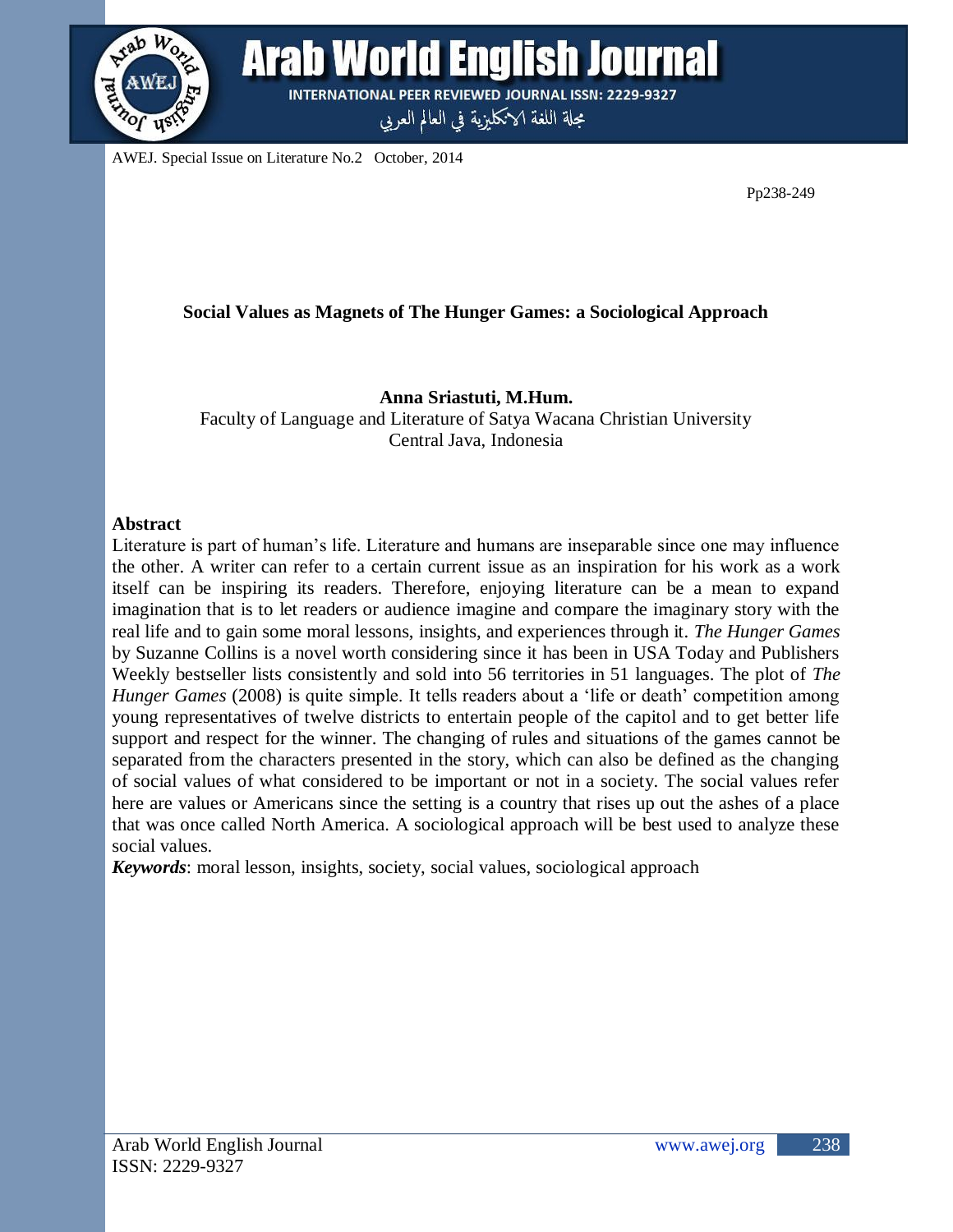#### **Introduction**

With the rapid changes in the social environment, it is imperative for scholars and values as "an enduring belief that a specific mode of conduct or end-state is personally or When a choice is tied to a value, that choice becomes more attractive to people who share that practitioners to keep a close watch on the changing values. *The Nature of Human Values* defines socially preferable to an opposite or converse mode of conduct or end-state" (Rokeach, 1973). value (Kahle, 1983). For example, people who value fun and enjoyment in life may want a cup of coffee for its rich taste, whereas people who value a sense of accomplishment may wish to use coffee as a mild stimulant. People who value warm relationships with others may want a cup of coffee to share a social ritual. A continuous understanding of the constant shifts and changes of values over time can give insights into individuals and society.

Lukacs, as quoted by O" Brien (1968) mentioned that since human nature is not finally separable from social reality, each native detail will be significant to the extent that is expresses the dialectic between man as individual an man as a social being. It is these tensions and contradictions both within the individuals and underlying the individual"s relation to his fellow human beings-all of which tension increase in intensity with the evolution of capitalism-that must form the subject matter of contemporary realism. Lukacs viewed the aesthetics as culturally relative phenomena that is dependent on the nature and constellation of social forces, at any given period in a social"s development, and the artist"s involvement in this milieu. In addition the modes and means of conceptualizing 'the social reality' one view as being dependent on particular literary tradition existing in a society. It's the artist's understanding of these, his philosophical and historical analysis of these forces, which determines what and how the art produces. The means by which the literary critics/ sociologists can analyze literature is to use the dialectics to understand the relation between past, present, and future, and the manners in which these are characterized in typical situations and characters. The novelists develop these situations in fiction by sharing and experiencing the "life" and evolution of the society they live in. These situations are presented as changed with the forces of change at a particular time. (O" Brien: 1968).

*The Hunger Games* (2008) offers readers a quite common theme of a life survival. The story was started from the day of the reaping in District 12, one of the defeated districts under Panem, to choose two tributes as the district representative to join the Hunger Games held in the Capitol. Twelve to eighteen years olds are herded into ropes areas marked off by ages. A teenage became eligible for the reaping the day he or she turned twelve. What made it seemed to be a good opportunity to be the candidates of the games were the possibility to add their names more times in exchange for tesserae which was worth a meager year's supply of oil and grain for one person. And since starvation was not an uncommon fate in District 12, especially for families who had older people who were no longer able to work, or ones with too many children to feed, or others who got injured in mine, having the tesseraes seemed to be the promising way to help supporting goods for the families in returned to face the possibility of a family member loss. The reaping began with the history of Panem, a country used to be called North America. After all the disasters, the droughts, the storms, the fires, the encroaching seas that swallowed up much of the land, the brutal war for what little sustenance remained, a shining Capitol ringed by thirteen districts war managed. It was after the Dark Days that was the uprising of the districts against the Capitol in which the twelve districts were defeated and the last district was obliterated, was the Hunger Games started as a yearly reminder that the Dark Days must never be repeated. The twenty tributes, a boy and a girl from each district, were first imprisoned for weeks and then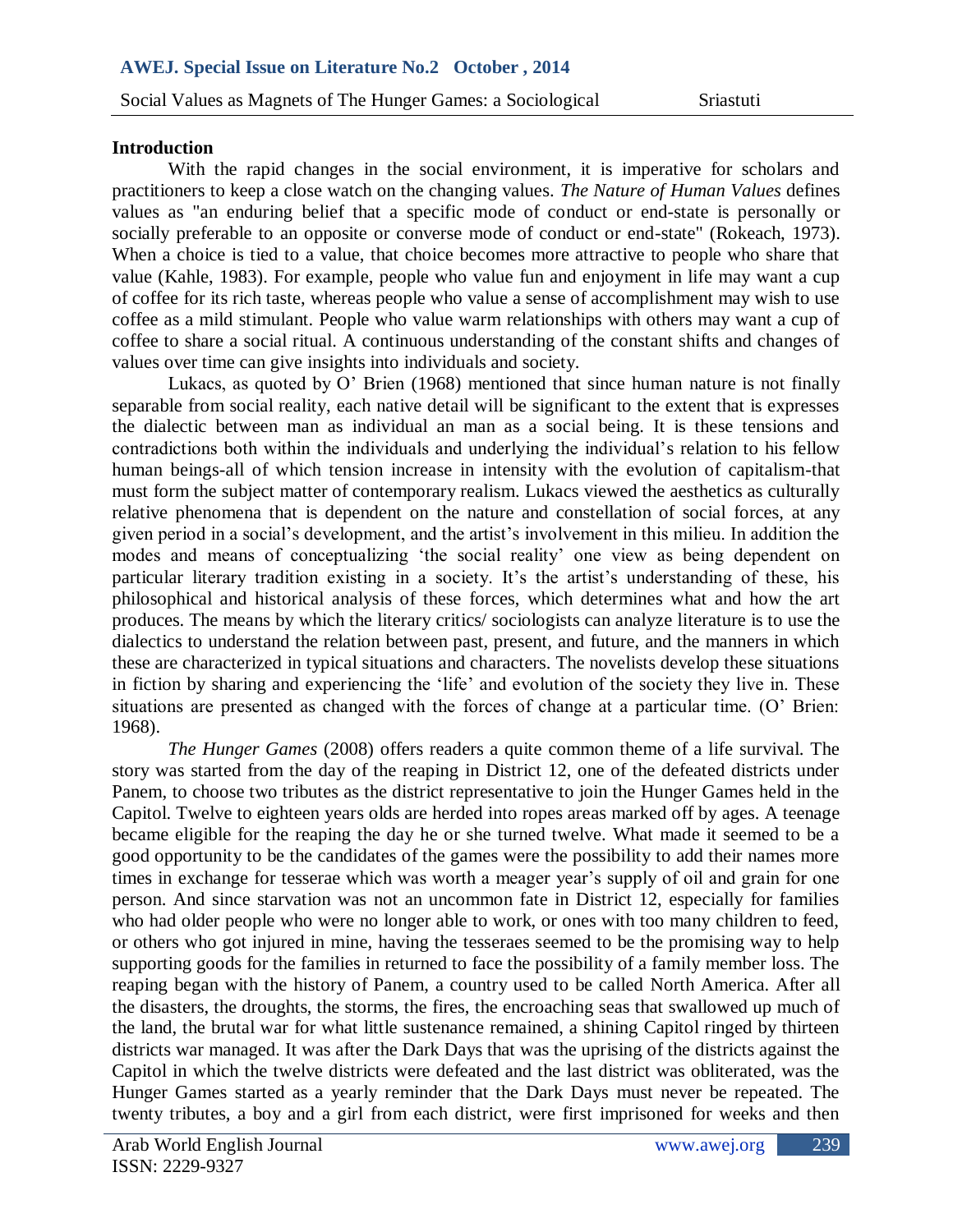Social Values as Magnets of The Hunger Games: a Sociological Sriastuti

a festivity, a sporting event pitting every district against the others. Only the tribute who had the game and received a life of ease back home showering with prizes, largely consisting of food force to fight to the death with the last tribute standing won. The games itself were considered as skills and were favored by the sponsors of the rich Capitol people seemed to have chance to win for the districts.

The plot of The Hunger Games (2008) is quite simple. The conflicts are clearly shown and the ending is quite predictable. It was Katniss Evergreen, a sixteen years old girl from the weakest district of District 12, together with a boy named Peeta Mellark won the heart s of the Capitol people as a star crossed lovers and became the first winners or just a winner after 74 years of the games. The way the writer highlighted the soft, trivial, indeed substantial issues of love, trust, togetherness, and respect in contract to the brutal games of murdering had become crucial as a magnet for gaining readers" interests to read the novel. It is interesting to conduct an analysis to know what values considered important for nowadays people. The rising of these values in the novel had whined the readers of the hope of the existence of the values in real life which has currently declined in society, especially in America. The list of values (LOV) was administered in a national survey in 2007 to monitor social values across key demographic variables in the United States (Kahle, 1983). The list of values consisted of self respect, warm relationships with others (to have close companionships and intimate friendship), sense of accomplishment (to succeed at what you want to do), self-fulfillment (to find peace of mind and make the best use of your talents), and sense of belongings (to be accepted and needed by family, friends, and community). Taking the responsibility of the eldest of a fatherless family, Katniss volunteered herself to take her sister"s place to be the tribute of the games and getting rid of her minding her own safety only, she took risk of saving her friend and gained a huge accomplishments for her, her friend, family, and people. Consciously or not, the writer"s idea to cover these values in the story of *The Hunger Games* (2008) leads the success of the novel. It is challenging to analyze the reflections of American values considered important from *The Hunger Games* (2008).

Literature provides a mirror to the age. The conception of the mirror then, must be treated with great care in the sociological analysis of literature. Great writers do not set out simply to depict the social words in largely descriptive terms it must be suggested that the writer by definition has more critical task of setting his characters in motion within artificially contrived situations to seek their own private "destiny" to discover values and meanings in the social world. For society is more than an assemble of social institutions that make up social structure: it contains both norms, the standards of behavior which individuals come to accept as right ways of acting and judging, as well as values which are consciously formulated and which people strive to realize socially. An approach of sociological would best suit the need for the analysis of social values which drive readers favor *The Hunger Games.* Sociological Criticism "examines literature in the cultural, economic and political context in which it is written or received," exploring the relationships between the artist and society. Sometimes it examines the artist"s society to better understand the author's literary works; other times, it may examine the representation of such societal elements within the literature itself. (1)

# **Analysis**

Of all the values, "self-respect" remained the most important value to Americans. Its importance had increased consistently over the last 30 years, with the largest jump in the last two decades, from 21.1 percent (1976) to 23.0 percent (1986) to 28.5 percent (2007). There was a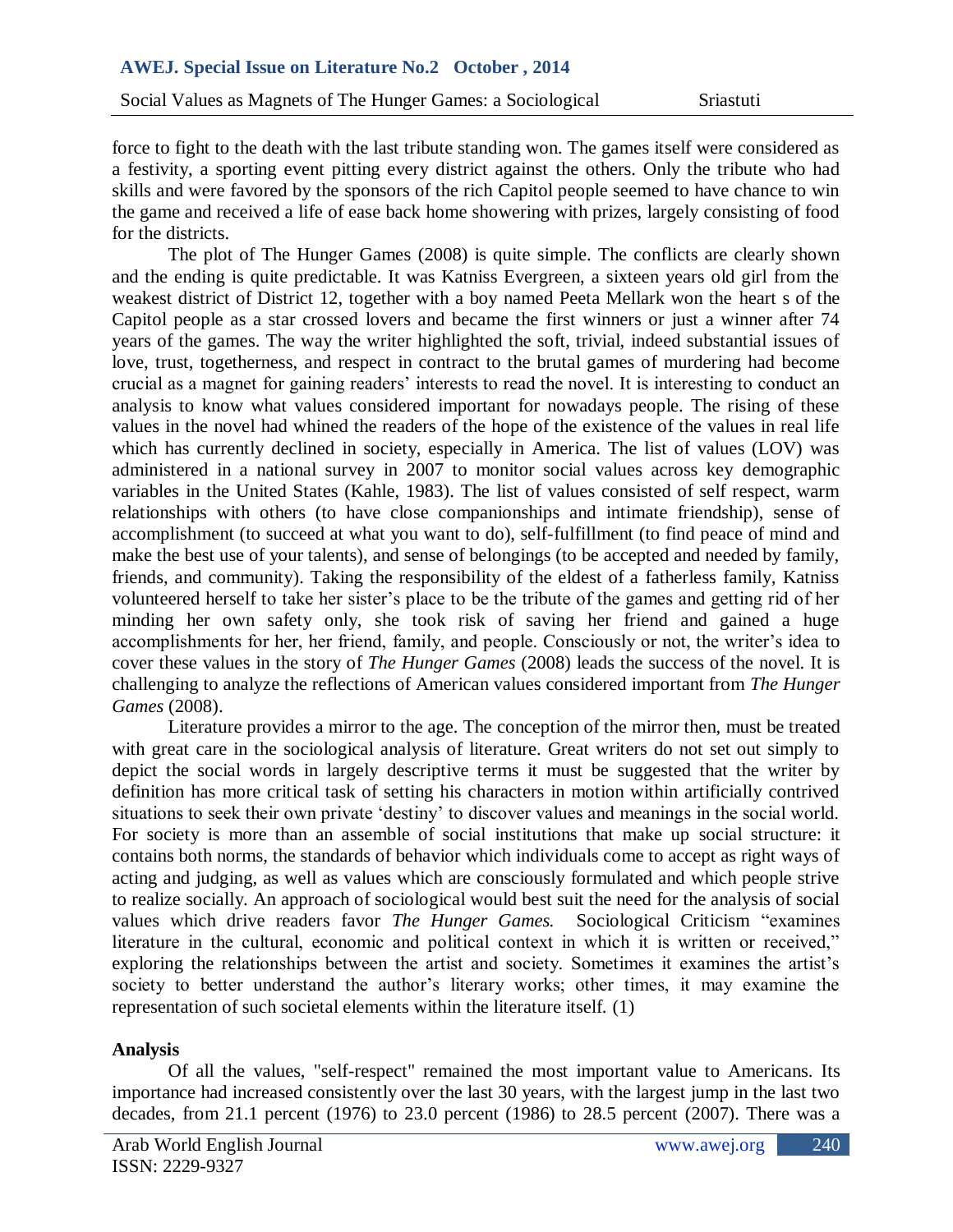percent), 30 to 39 (+10.2 percent), and people older than 60 (+7.9 percent) who ranked "selfdramatic increase (from 1976 to 2007) in the percentage of people younger than 30 (+12.3 respect" as the most important value.

The oppose parties of the novel were the Capitol against the districts. As the Capitol Mostafa Treason was made as new laws to guarantee peace and The Hunger Games was conducted as a wanted to make sure that there would be no more rebellions from the districts that The Treaty of reminder of the Capitol power over the districts. Taking the kids from the districts, forcing them to kill one another while people including family were watching had been ways the Capitol"s use to remind defeated people of the districts how totally they were at the Capitol"s mercy and how little they would stand of surviving another rebellion, "*Look how we take your children and sacrifice them and there's nothing you can do. If you lift a finger, we will destroy every last one of you. Just as we did in District Thirteen* (*The Hunger Games*, p. 22). Self-respect which means to gain respects and recognition as well as to be admired by other has become the first shot of stirring the readers" interest. Collins tried to oppose the powerful party represented by the Capitol that tries to maintain its power by humiliating and oppressing the districts people through life scarification of their children in a game and the least powerful party of the districts who wished to win to get recognition from the Capitol thus resulted in prizes to support the winning district welfare. Self-respect was also shown in the competition among the victors. The tributes from Districts 1, 2, and 4 were called the Careers for they were trained since they were young to face the games and surely the winner usually came from one of these districts. Other tributes from the rest districts were not even trained yet they had to suffer from the daily needs lack in their districts. In was obvious that sponsors of the games would like to bet for the strongest tributes from either district 1, 2, or 4. When the winner of the game was from District 12, the story seemed to be different. The least like district became the most favorite one, even the winning tributes turned to be so popular that their private lives were public consumptions. The self respects shown in *The Hunger Games* were not delivered instantly. The respects got by Katniss as the main female character and Peeta as the male main character were gotten from physical appearance, courage, performance, skills, and attitudes.

Since the preparation of the games, Katniss and Peeta were exposed to spectacular appearance to get the attention of the Capitol people. There were dressed and made up in unique sensational costumed covered by a synthetic fire that would lit a flame which gave an idea of beauty and danger. This costume attracted attention from the people and they had their hearts fall in this couple. Through this notification, it is obvious that Collins would like to remind readers that respects could be gained from physical appearance. Beautiful appearance until today still becomes a magnet for people to lay their honor to. People"s respect grows first of all from what they see, in this case appearance, before others that follow. Admiration goes later after likeness. Katniss and Peeta"s decision to hold their hands while having a parade showed their courage to remains fiend in this battle. Whereas other tributes considered everyone else to be their enemy, Katniss and Peeta bravely showed friendship above the others. It is another value which delivers respect. Defending something right and pure among the selfish lives in the society surely gained respects and gives a hope that there are still people who care about these kinds of values apart from profit or fake glory. The next respect was shown by Katniss and Peeta from their performance. There was another stage of preparation of the games when all tributes were gathered to practice together. In what they called training, the tributes tried to get allies for the fight in the real arena. In order to get capable alleys, each one showed his or her best skills. Katniss' ability to shot with a bow and arrows and Peeta's mastery of camouflage and strength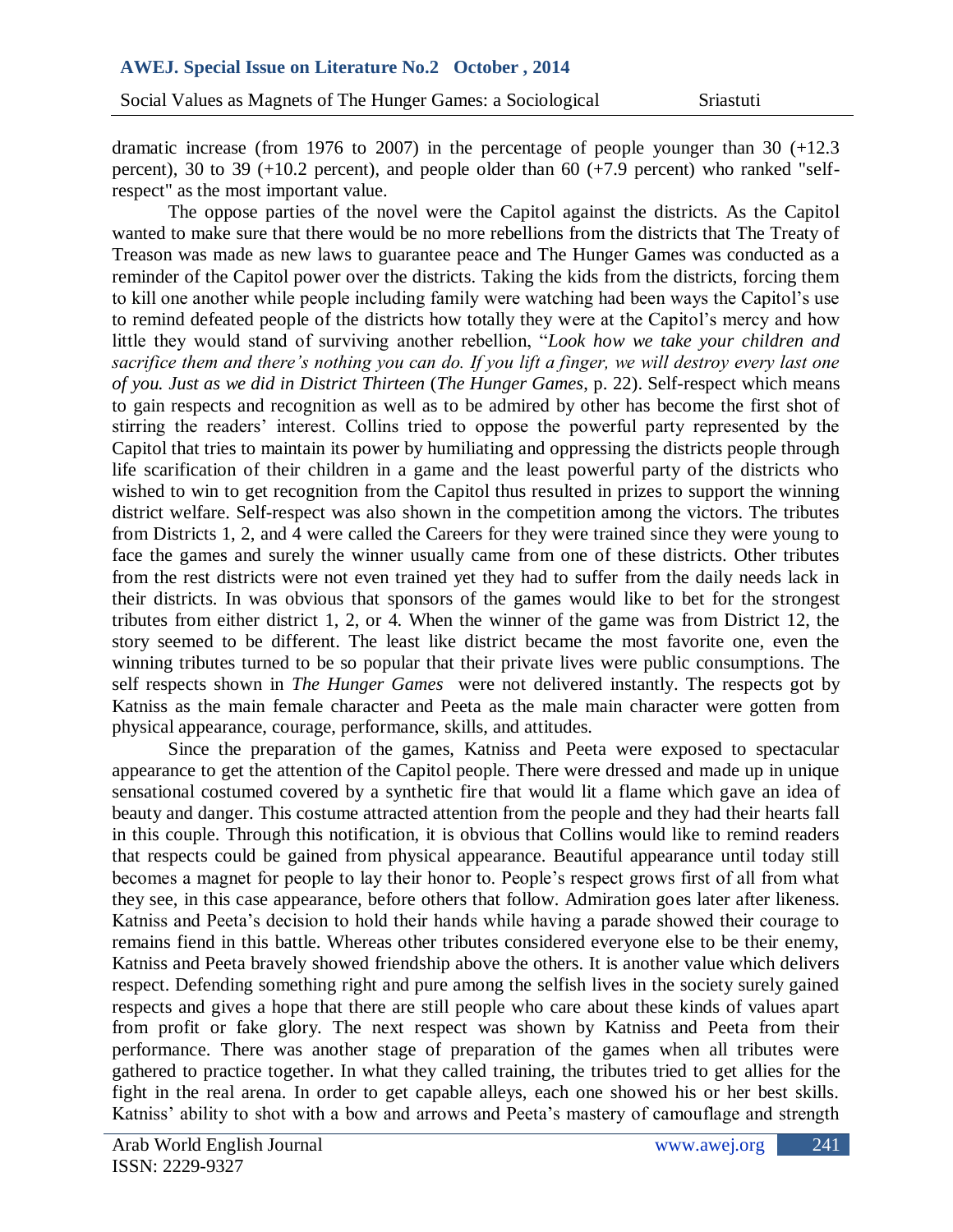were also liked by the Gamemakers who gave them high scores which meant greater possibilities  $\overline{a}$ became an advantage to get respects from other tributes even the Careers ones. These abilities to get sponsors.

Mostafa their banquet table." "It's an excellent shooting. I turn to the Gamemakers. A few are nodding approval, but the majority of them are fixated on a roast pig that has just arrived at

"Suddenly I am furious, that with my life on the line, they don"t even have the decency to pay attention to me. That I am being upstaged by a dead pig. My heart starts to pound, I can feel my face burning. Without thinking, I pull an arrow from my quiver and send it straight at the Gamemaker's table. I hear shouts of alarm as people stumble back. The arrow skewers the apple in the pig"s mouth and pins it to the wall behind it. Everyone stared at me in disbelief."

(The Hunger Games (2008), p. 124)

"The career tributes naturally get in the eight to ten range…then they"re flashing the number eleven on the screen….everyboby is slapping my back and cheering and congratulating me. (The Hunger Games (2008), p. 131-132)

In this picture, it is clear that respects were born from admiring one"s skills or abilities. This becomes readers' interest to notice that one value which is highly respected is skills. Katniss was first underestimated since she came from a uncountable district which seldom presented winners but then she won attention and respect from the Gamemakers for she was able to show her skills well. Nowadays, recognitions of one's skills seemed to be neglected since people often use their power and money to maintain a position. No matter how good you are if you have no or just little power, your talents or skills probably would bring you nowhere. However, this event lights a spark of hope about gaining respects from something in oneself.

The next thing added to gaining self-respect is attitude. In this novel, Collins presented Katniss and Peeta as characters with high attitudes. Katniss, a sister who volunteered as tribute to take her sister"s place, played her role as a noble tribute who care for another tribute from another district by making her alley though the girl, Rue, was just a little one and she gave respect to her when she was dying by giving her a pleasant time approaching her death (she sang for her that made her last minutes peaceful and she covered her body with flowers to give her a good funeral: these had never been done before) and Peeta, a baker boy who kept on protecting Katniss, making sure she could make it and returned home safely without considering his own safely. Their attitude stole people hearts that they, both people of the Capitol and people in all districts, fell after them. Their positive attitude also became the answer for the readers' thirst to seek for few possibilities that such things might be easily found in present times. When literature is called as a mirror of society then literature can give us something to learn about life. It can be used to portray all the things that occur in reality. There are fictions, which are made, based on true story and have a close relation with reality. Besides, there are also fictions that tell us about love, war, poverty, and all the things that we can actually seen in the real world. Pickering and Hoeper (1969:11) say that fiction is the relationship between the created world of the given work and the real world art objective experience.

The next value which is idolized by people is security that is to be safe and protected from misfortunes and attacks. Since the beginning of the story, Collins wanted to give clear picture of the characteristics of Katniss. Having no father to support the family, Katniss took her role as the head of the family. Her mother was somehow shocked of losing her husband did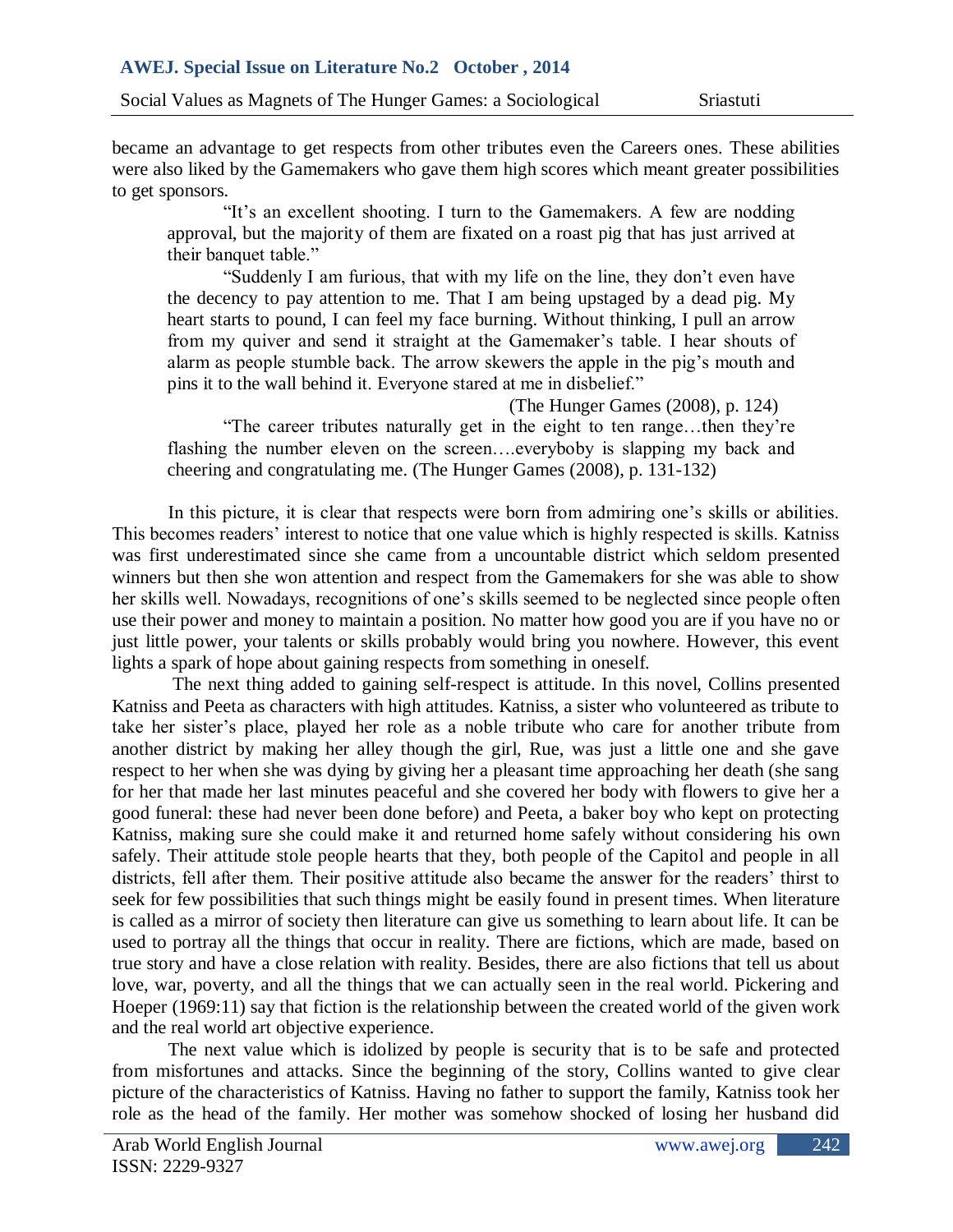### **AWEJ. Special Issue on Literature No.2 October , 2014**

Social Values as Magnets of The Hunger Games: a Sociological Sriastuti

Katniss made sure that her family safe by taking risks of hunting and trading in the Hob, a black lessen since people easily risk others to get their own safety, Katniss' deeds to maintain her showed it many times to many people, both friends and enemies. She gave feeling of security to nothing but mourning all times leaving her responsibility of her two daughters, Katniss and Prim. market in District 12 though she was still a teenager. In the world where security gets lessen and family safely was impressive. Security which was shown by Katnis looked sincere and she the dying Peeta.

"My heart drops into my stomach. It's worse, much worse. There's no more pus in evidence, but the swelling has increased and the tight shiny skin is inflamed. Then I see the red streaks starting to crawl up his leg. Blood poisoning. Unchecked. It will kill him for sure."

"Well, there's more swelling, but the pus is gone," I say in unsteady voice.

"I know what blood poisoning is, Katniss," says Peeta. "Even if my mother isn"t a healer."

"You"ve just going to have to outlast the others, Peeta. They"ll cure it back at the Capitol when we win," I say.

(The Hunger Games (2008), p. 322-323)

Katniss gave a secure feeling to Peeta, making sure that everything would be better. However, she did not anly pouring Peeta with empty words of fake security. She later risked her life to join the offered feast to get Peeta"s medicine though it was surely endangered her life. Katniss presented security not in theories like what people commonly do to only comfort the others. She did more than it that is by making sure that other people are safe. This has been a good model for readers to learn about security from the character in a literary work. To her enemy, Cato, who wanted her life badly, Katniss showed a mercy of security at his final stage of his life that was when his bogy was torn apart by the mutants. Instead of letting him suffer, she ended his life to release his misery.

"The next hours are the worst in my life, which, if you think about it, is saying something. The cold would be torture enough, but the real nightmare is listening to Cato, moaning, begging and finally just whimpering as the mutts work away with him. After a very short time, I don"t care who he is or what he"s done, all I want is for his suffering to end." (The Hunger Games (2008), p. 412)

The example set here was a better understanding of security that is not only thinking for one"s own safety but making sure that others are protected as well. This phenomenon presented in the novel ceases away the individualism of thinking only himself. It gives hopes of true security as it is dreamed by people in real lives.

The next value presented by *The Hunger Games* (2008)is warm relationships with the others. Thinking only the good of oneself would be acceptable for people who live in poor districts of Panem as it was described vividly in the novel. Having not enough meals, limited access of medicine, minimum electricity made people care for nobody but himself. Let alone having times for social lives, the relationship among neighbors would be dull and cold. However, Suzanne Collins in her novel viewed things differently. She still showed the warm relationship as something prestigious in social relationships. The initial event showing warm relationship was shown by some people in District 12 who were willing to cooperate to each other. First person

….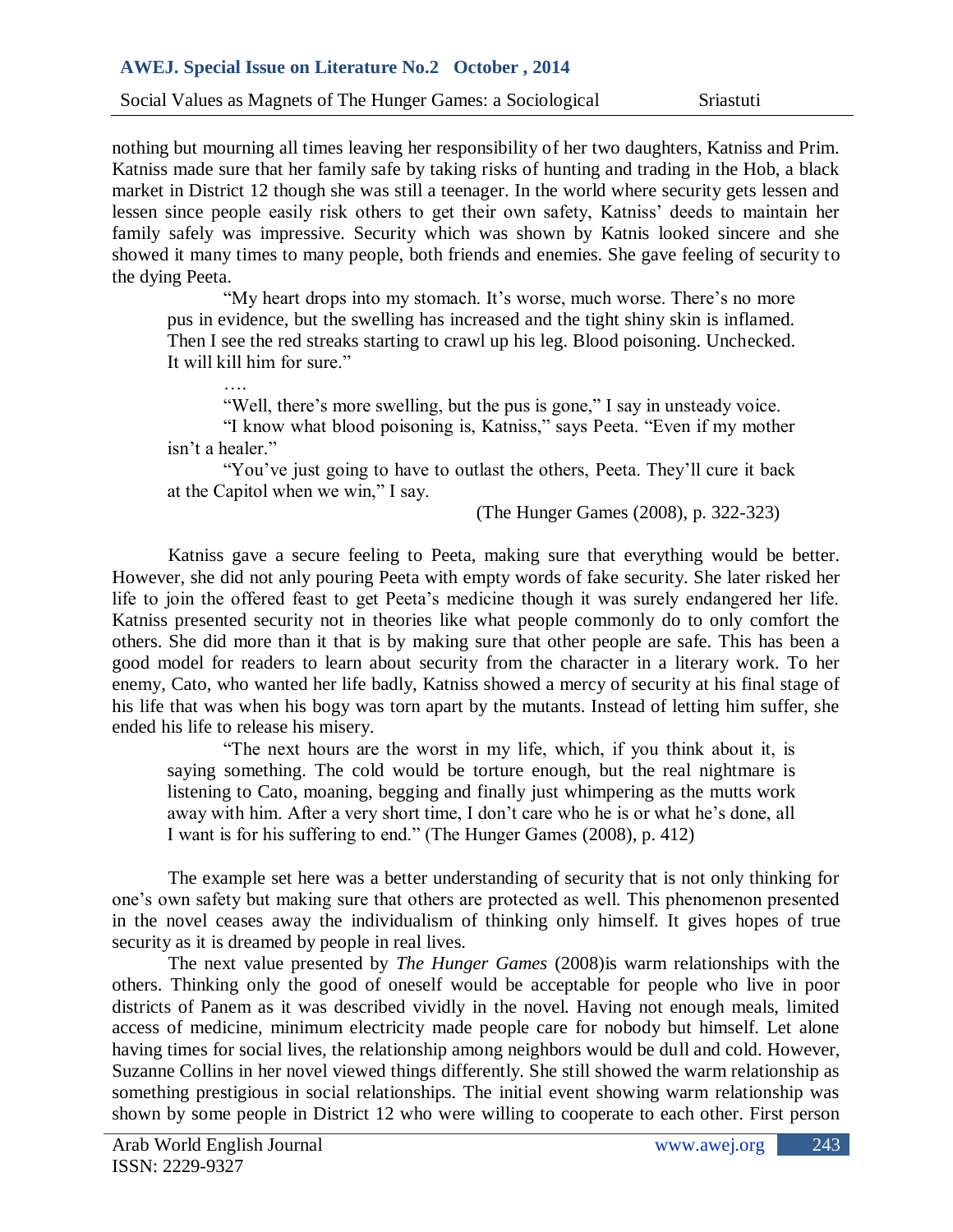taught her hunting techniques like setting spare and targeting animals. He was the one to back up tribute. Like Katniss, Gale lost his father and he too had to be the head of his family providing sister which meant more hard works for him. Sincere friendship like this created warm that Katniss trusted was Gale, a boy two years older than her. Gale was her hunting partner who Katniss and promised her to take care for Katniss' family, the time Katniss volunteered to be the food for his mother and siblings. Still he made a promise to Katniss to care for Katniss" mom and relationship no matter how worse the condition is. Gale was not the only one. Collins presented an atmosphere of a good relationship by describing the first meeting of Katniss and Peeta. Starved in the middle of the rain, Katniss got help from Peeta, a baker boy who burnt a loaf of bread to be thrown to Katniss though he was scolded by his mother for doing so.

"In his arm, he carried two large loaves of bread that must have fallen into the fire because the crusts were scorched black."

His mother was yelling, "Feed it to the pig, you stupid creature! Why not? No one descent would buy burned bread!" (*The Hunger Games* (2008), p.36)

The boy never even glanced my way, but I was watching him. Because of the bread, because of the red weal that stood out on his cheekbone. What had she hit him with? My parents never hit us. I couldn"t even imagine it. The boy took one look back at the bakery as if checking that the coast was clear, then his attention back on the pig, he threw a loaf of bread in my direction. The second quickly followed, and he sloshed back in the bakery, closing the kitchen door tightly behind him.

Did he mean for me to have them? He must have. (*The Hunger Games* (2008), p. 36-37)

The senses of sympathy and empathy for the needy were shown in the novel and it became a shot to answer the real conditions of cold relationships recently. Reading this novel, readers are exposed to feel the warm relationships among humans. Collins presented in a clever way how this basic value is declining and therefore reading things like this creating a hunger of having some again in real life.

The context of having warm relationships is covering a truly friendship. In this novel, it is shown by many characters in their relations with Katniss, those are Haymitch Abernathy, a previous victor who turned to be Katniss" mentor, Effie Trinket who taugh Katniss well about manners, Cinna who was Katniss" stylist, the Avox girl who comforted her with her presence and sincere helps, Thresh who gave Katniss second chance of life as his way of returning Katniss' kindness to Rue, a girl from his district. The final true friendship was between Peeta and Katniss who protected each other to survive in the game. To help both Katniss and Peeta, Haymitch left his habit of drinking alcohol and concentrated more on helping Katniss and Peeta by getting sponsors for them. Effie had her own way of helping Katniss to have better manner so that she could win the hearts of the Capitol people though she knew for sure that there was no guarantee that she would win the game. Cinna did his best as Katniss" stylist to make her look her best in every performance so that she could be remembered by audiende and got their attention. The Avox girl did not take revenge toward Katniss who did nothing when she was caught and made into a slave in the Capitol. Instead, she helped Katniss and comforted her to face the game.TReash was supposed to be Katniss' rival since they were enemies in the arena. But remembering that Katniss treated Rue well while she was dying, Thresh decided to pay her kindness by giving her an opportunity to escape from the danger. Peeta offered Katniss a true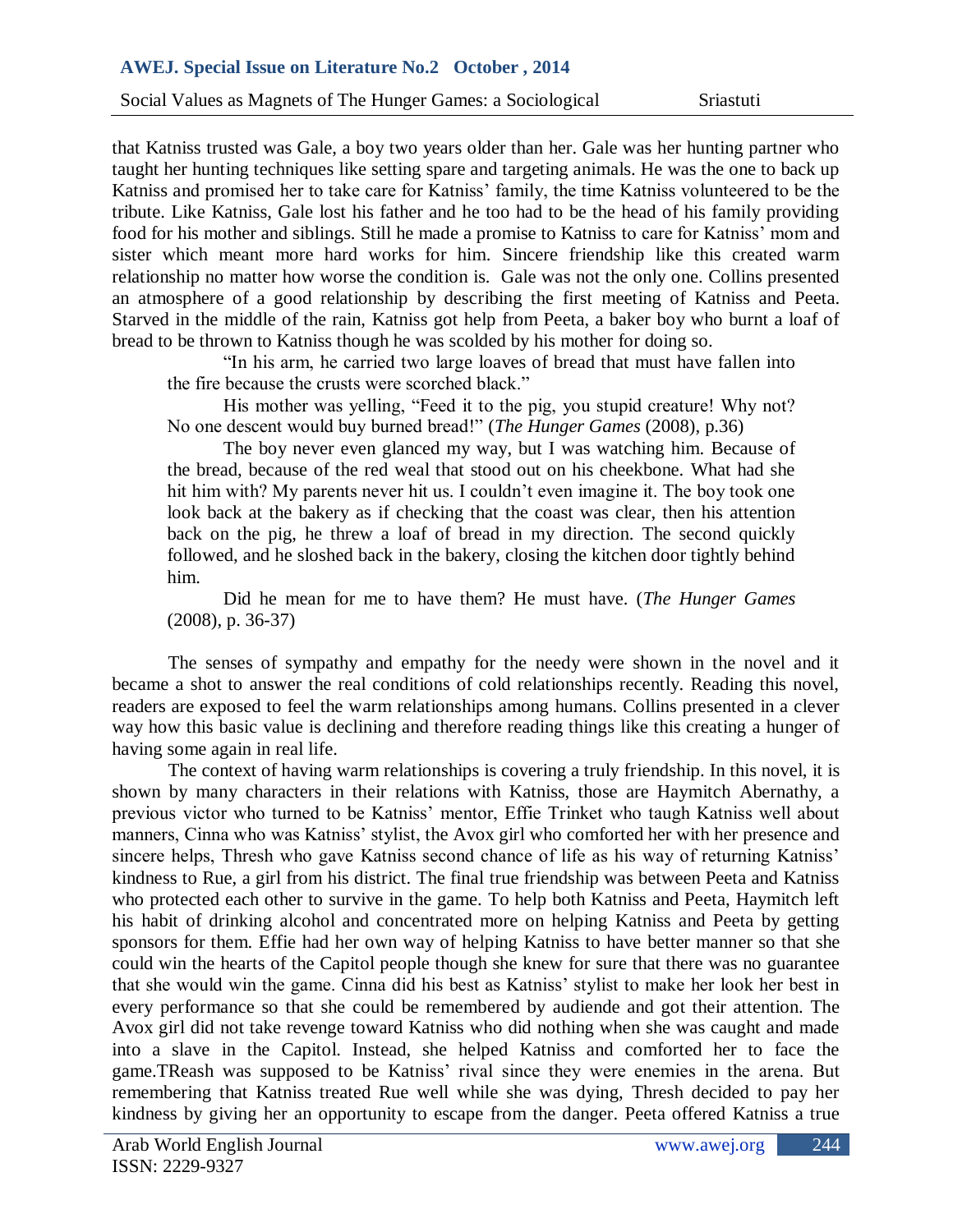crossed lovers, the way they got better chance to survive and won the game. This was not a fake friendship since the beginning of the game by declaring his love to her and made them a star one, since he tried his best to make sure that Katniss would be the one who came home safely.

The repetitions of warm relationship shown in this novel give a fresh perspective of the readers the importance of having warm relationships with others when time to socialize is importance of having good relationships among humans. *The Hunger Games* (2008) reminds currently limited due to the busy schedule one has for his own business. If in a situation of life and death people can still be friends, then in less fatal situations people actually can do better if they came to the realization of the importance of having warm relationship and true friendship.

The next inspiring value of life which also inspires readers is self accomplishment. Self accomplishment is defined as an effort to succeed at what you want to do. In *The Hunger Games* (2008)*,* the possibility to win the games goes to tributes from District 1, 2, or 4 since they had been prepared to face the games in their early year. Winning the game became impossible for tributes from other districts since they were less prepared and hence they suffered from daily difficulties of daily needs fulfillment. Katniss' victory seemed to be impossible for many reasons. First, she was just a sixteen years old girl. Second, she had no proper training of the games. Third, she put little interest to pay attention the previous games. Forth, her mentor seemed to get drunk most of the times that he seemed conscious once for a while to give brief instructions. Fifth, she had no alley at the early time of the games that meant she needed to guard herself without anyone's help. And finally, she was too stubborn to depend on others and relied only her own strength. Apart from all these impossible conditions, she succeeded to win the game. And what made the victory even more valuable was her success to go against the rule set by the Capitol to have a single winner, she made Peeta another winner so in the history of the games, District 12 had two victors at a time.

"I spread out my fingers, and the dark berries glisten in the sun. I give Peeta"s hand one last squeeze as a signal , as a goodbye, and we began counting…It"s too late to change my mind. I lift my hand to my mouth, taking one last look at the world. The berries have just passed my lips when the trumpets began to glare. The frantic voice of Claudius Templesmith shouts above them."

"Stop! Stop! Ladies and gentlemen, I am pleased to present the victors of the Seventy Fourth Hunger Games, Katniss Evergreen and Peeta Mellark! I give youthe tributes of District Twelve!" (*The Hunger Games* (2008), p. 418-419).

Her accomplishment was not simply winning the *game* but a symbol of rebellion toward the Capitol. Her brave action resulted on the applause from the districts but the anger from the President Snow who was threatened by the rebellions of the districts.

"Listen up. You're in trouble. Word is the Capitol's furious about you showing them up in the arena. The one thing they can"t stand is being laughed at, and , and they"re the joke of Panem," says Haymitch. (*The Hunger Games* (2008), p. 433).

A fair game is hardly found in the real life. People are in hunger to see and experience a fair accomplishment like the one Katniss showed readers in the 74th Hunger Games. Katniss is like a black horse of the games. She won the games with her own efforts and did not let the world dictated her, though her achievement might endanger her life. This has become an inspiration for the readers to learn from Katniss' spirit to gain her success. Reading this, readers are forced to struggle for their life accomplishments apart from all the obstacles and weaknesses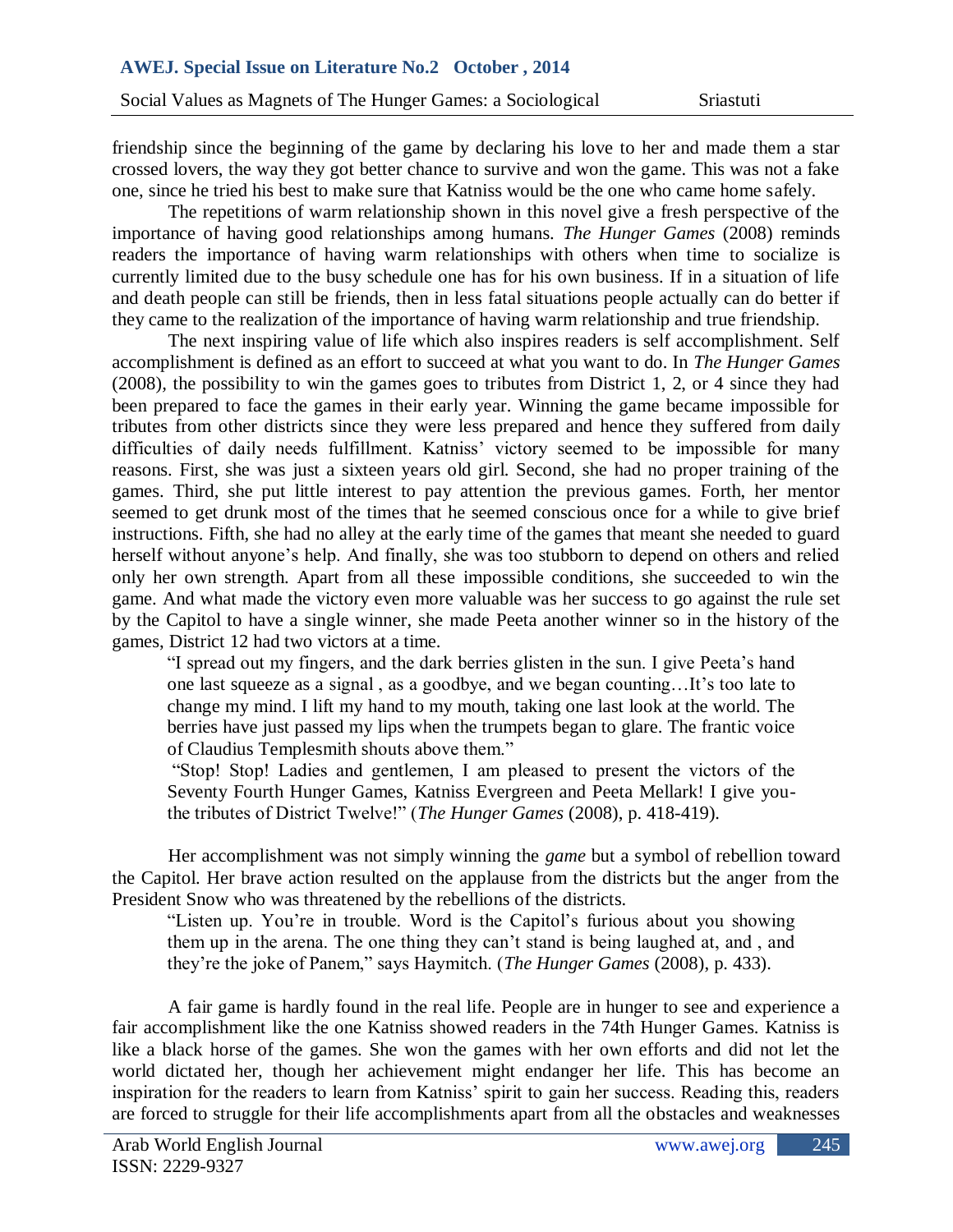more to be a proof of one's achievements. It's not an instant one, but a process passing hardships which may block their ways. The victory is not simply a victory of defeating the evil party but and challenges. It is just the same like the ones experience in life.

The next social issue gaining readers' interest is self-fulfillment. Self fulfillment refers to Mostafa She was 11 years old when the mine where his father worked was exploded and took his life. having a peaceful mind to make use of your talents. Katniss learnt hunting from her late father. Katniss then had to be the main source for her family to stay alive and continue living. She knew that her only chance was to go to the wood and started a game of animals and wild plants like berries to be sold in the black market, the Hob, to get barter for fulfilling her needs. Katniss was not a type of a person who satisfied easily with what she thought she was good at. Started to be a single hunter, she received an offer from a friend, Gale, to have the game together and noticed that Gale was good at snaring the animals, Katniss allowed herself to learn this skill from him. All the skills she learnt sharpened her talents in using tools like bow and arrow, knife, and string which later was proven useable to defend herself in the arena of the battle of the Hunger Game. Her skills were noticeable and made people respect her.

"She's excellent," says Peeta. "My father buys her squirrels. He always comments on how the arrow never pierces the body. She hits every one in the eye. It"s the same with the rabbits she sells the butcher. She can even brings down deer." This assessment of my skills from Peeta takes me totally by surprise. First, that he

ever noticed. Second, that he is talking me up. (The Hunger Games (2008), p. 109).

Improving self-fulfillment as it was done by Katniss set a fine example to readers on how to improve theirs. The story of the novel has inspired the readers a lot of the importance of recognizing their own power or talents and make use of them maximally to get the best results in their life. It is a reminder that success does not usually comes in an instant way but a process to sharpen one"s skills and talents is required to present the highest self-fulfillment. Katniss' efforts to endure herself in many difficulties and restore her life may also be a model for readers to have faith in themselves to keep on moving on no matter how bad their conditions may be. This social value which perhaps has been ignored due to the competitions and hardships in life can be visualized through the story of *The Hunger Games.* Another hunger has been fed.

The next value comes after self-fulfillment is sense of belonging that is a feeling to be accepted and needed by family, friends, and community. At the beginning of the story, Katniss was just probably one of the girls of the community of District 12. Not wanting to be noticeable, she tried not to attract attention by tending to be alone and avoiding talking any issues like the Hunger Games. She had nobody to rely on, except her broken mother and her little sister, and perhaps the only partner she had to hunt in the forest. The story changed the time the reaping day begun, especially the time she volunteered to take her sister's place. This seldom happened. Even Peeta, the other tribute from District 12, who had two older brothers, had nobody to stand for him. "*Family devotion only goes so far for most people on reaping day. What I did was the radical thing."* (The Hunger Games (2008), p. 31). Katniss" deed for her sister arose public sympathy. A strong family bond had been shown here.

"Then something unexpected happens. At least I don"t expect it because I don"t think of District 12 as a place that cares about me. But a shift has occurred since I stepped up to take Prim"s place, and know it seems I have become someone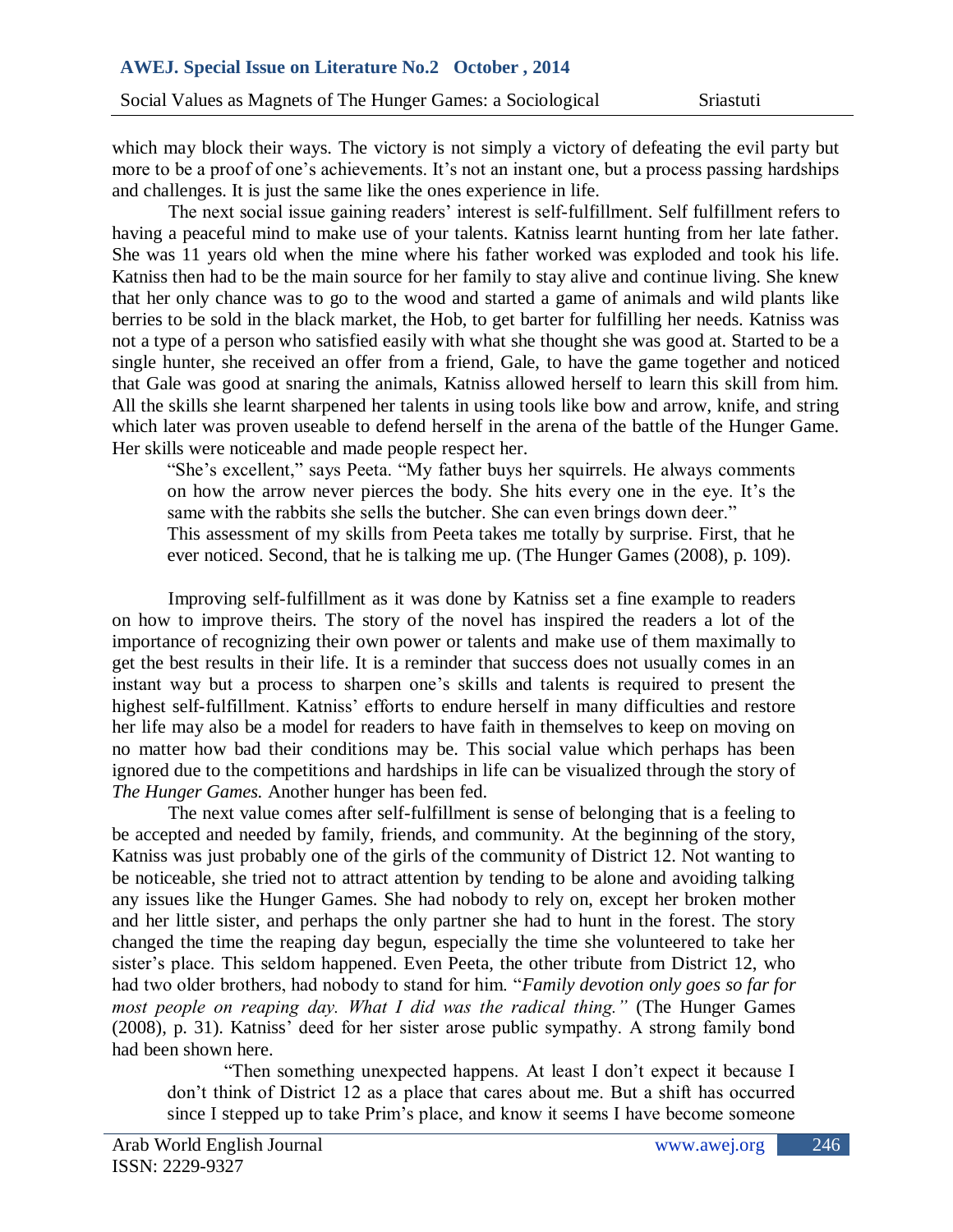touches the three middle fingers on their left hand to their lips and hold it out to me. means thanks, it means admiration, it means goodbye to someone you love." (The Mostafa precious. At first one, and then another, then almost every member of the crowd It is an old and rarely used gesture of our district, occasionally seen at funerals. It Hunger Games (2008), p. 29).

From only a family belonging, Katniss has become a society belonging. The sense of solidarity and owning have grown after realizing that there is still somebody put aside her own life as an exchange for somebody else"s life. The selfish feeling which jailed people due to self-safety has been broken by Katniss. The character of Katniss is described beautifully by Suzanne Collins. Katniss' other controversial action was her closeness to another tribute. Katniss gave a sincere and huge respect toward her enemy"s death. Instead of thinking that other tributes were enemies and thus must be killed, Katniss often thought that all tributes were actually victims of the games played by the Capitol. There was no victory after finishing others' lives.

" I want to do something, right here, right now, to shame them, to make them accountable, to show the Capitol that whatever they do or force us to do there is part of every tribute they can"t own. That Rue was more that a piece in their Games. And so am I……. I gather up an armful and come back to Rue's side. Slowly, one stem at a time, I decorate her body in the flowers. Covering the ugly wound. Wreathing her face. Weaving her hair with bright colors."

"Bye, Rue," I whisper. I press the three middle fingers of my left hands against my lips and hold them out in her direction. Then I walked away without looking back. (The Hunger Games (2008), p.287)

For long, the games were deadly games. No other thing but self-survival was the top goal. What Katniss did gave a new perception on humanity, a sense of belonging. And this is paid off. This little thing triggered an emotion, a feeling of togetherness among the districts.

"I opened the parachute and find a small loaf of bread. It"s not the fine white Capitol stuff. It's made of dark ration grain and shaped in crescent..... This bread came from District 11. I cautiously lift the still-warm loaf. What must it have cost the people of District 11, who can"t even feed themselves? How many would have had to do without to scrape up a coin to put in the collection for this one loaf? What whatever reason, this is a first. A district gift to a tribute who's not your own.

I lift my face and step into the last falling rays of sunlight. "Many thanks to people of District Eleven" I say. I want them to know I know where it came from. That the full value of their gift has been recognized." (The Hunger Games (2008), p. 288-289).

Sense of belonging is created but born. Siblings are bound by blood bond. But even so, they can be in a fight which ruins the bond. On the other hand, two persons who are not tied in blood bond can share the family feeling very strong. This is a social value which many people lack of. The demands of being the best or the top of other make people"s individuality sore high. The main concern is one's life, if not the family. One often feels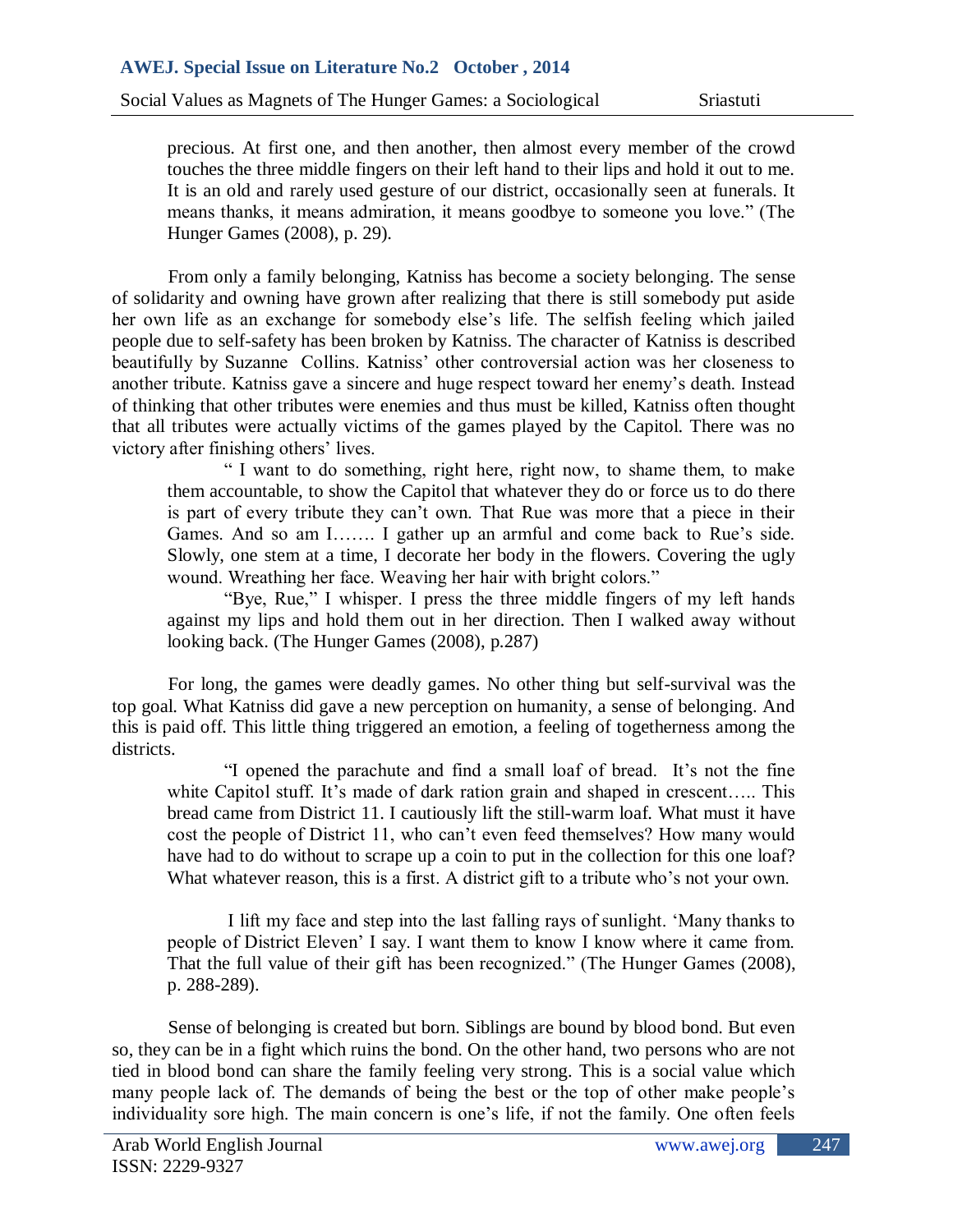Social Values as Magnets of The Hunger Games: a Sociological Sriastuti

readers the importance of sense of belonging, feeling to be accepted by people around us, solidarity, sympathy, empathy, togetherness, compatriot, and kinship. Being parts of the showed a great sympathy to the death of a little girl in this brutal games, which merely just rejected, isolated, and even expelled from the society. The story of Hunger Games reminds no matter who they are. Sense of belonging can be built by many reasons, like a feeling of game which risked of losing lives of the family member who became the tribute, Katniss a part of entertainment for the stronger party. Katniss showed friendship and solidarity and it leads to togetherness or belongings in a wider community. In an individualistic society, a sense of belonging might be hard to find. This phenomenon in the story triggered readers to own this value in the real life.

# **Closing**

Literature can be said as reflections of human life. It reflects how humans socialize, act, and react toward something. As in *The Hunger Games,* the social values presented become the magnets for readers to read it. Using a sociological approach, the novel can be analyzed deeply, thus reminds readers that despite the brutality of the war of competitions, where people try to kill each other, there are still some people who are rich and aware of the social values like *self respect* (to be proud of oneself and confident with who you are ; to be admired by others and to get recognition), *security* (to be safe and protected from misfortunes and attacks), *warm relationships with others* (to have close companionships and intimate friendship), *sense of accomplishment* (to succeed at what you want to do), *self-fulfillment* (to find peace of mind and make the best use of your talents), and *sense of belongings* (to be accepted and needed by family, friends, and community) and this becomes hopes for readers to promote the almost-gone values in real life.

#### **Note:**

(1) [\(http://home.olemiss.edu/~egjbp/spring97/litcrit.html\)](http://home.olemiss.edu/~egjbp/spring97/litcrit.html).

# **About the Author:**

**Anna Sriastuti** is a teacher at Faculty of Language and Literature, Satya Wacana Christian University, Salatiga, Central Java, Indonesia. She was born in Salatiga, March 12th, 1978. Her area of interests in present time is literature, especially ones related to issues on gender, children, and popular culture. She also writes some articles for English journals which topics are varied within her areas of interests.

#### **References:**

Collins, Suzanne. (2008). *The Hunger Games*. United States: Scholastic Inc. Kahle, L. (1983). *Social Values and Social Change: Adaptation to Life in America*. New York: Praeger.